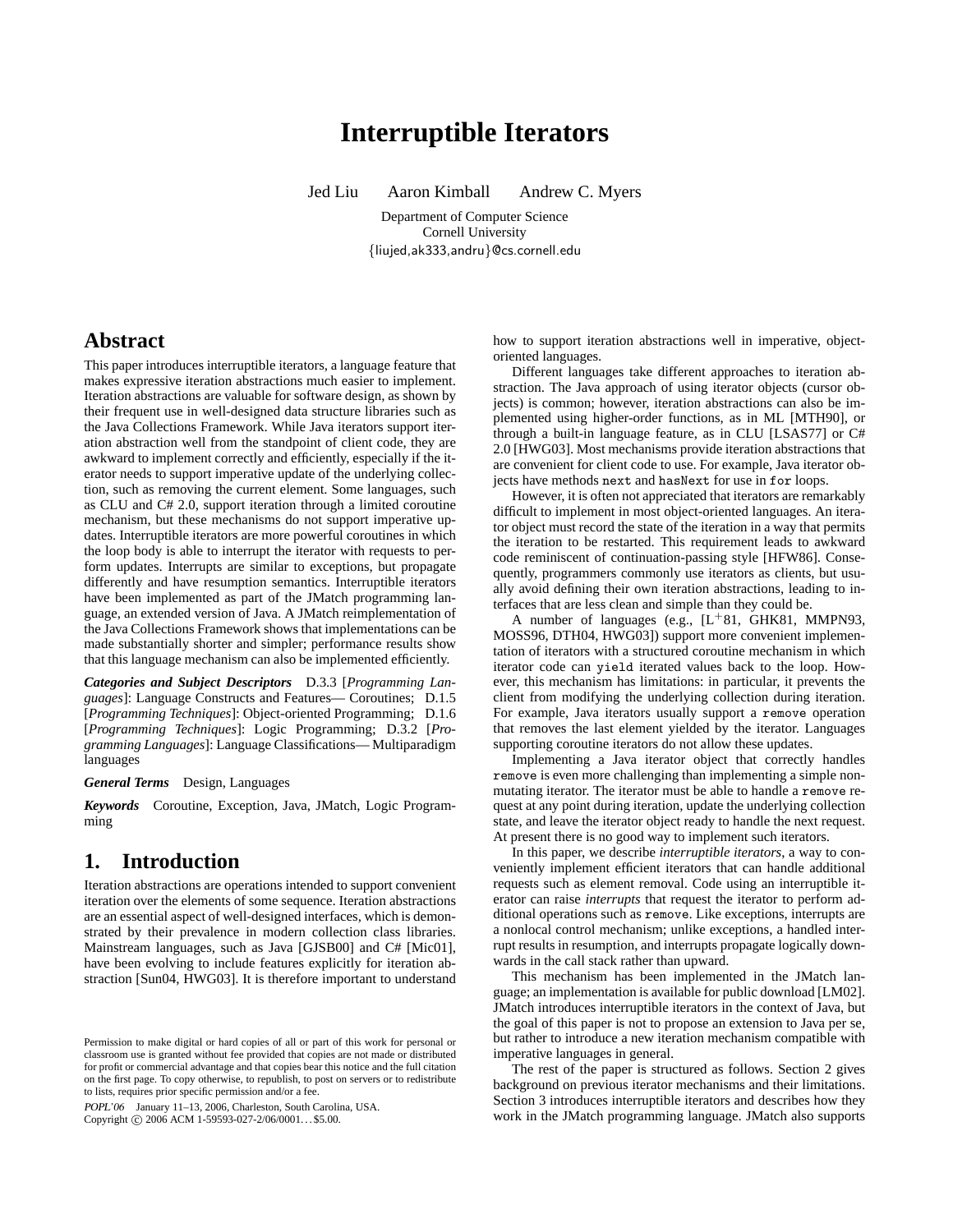implementation of iterators through a simple logic-programming mechanism; the integration of interrupts with this mechanism is covered in Section 4. Section 5 discusses some interesting static checking issues. Section 6 discusses details of the implementation. Results on the expressiveness and performance of JMatch are given in Section 7. Related work is covered in Section 8, and the paper concludes in Section 9. The static semantics of interruptible iterators is given in the appendix.

## **2. Iteration abstractions**

Iteration abstractions are important for modular software design. When used as part of the interface to an abstract data type, an iteration abstraction promotes declarative programming and avoids exposure of the ADT implementation. For this reason, contemporary data structure libraries such as STL [MDS01], the Java Collections Framework [GJSB00], and the Standard ML Basis Library [GR04] make extensive use of iteration abstractions.

Like any abstraction, an iteration abstraction defines the interaction between the *client code* that uses the abstraction and the *implementation* of the abstraction. The key property of an iteration abstraction is that client code is able to obtain, on demand, another element from a finite or infinite sequence of values, without causing the computation of the entire sequence ahead of time. Typically, an iteration abstraction is invoked from a loop in the program. On each loop iteration the iterator is invoked to obtain a value for the next iteration.

This paper refers to any abstraction usable in this way as an iterator, regardless of whether it happens to be implemented as an object (as in Java), a higher-order function (as in SML), or some specialized construct (as in CLU). The form iterators take depends on the language and programming style in use. The challenge for the language designer is to make iterators convenient for both the client and the implementer. This is particularly difficult if imperative updates may be needed during the use of the iterator.

### **2.1 Iterator objects**

As part of its standard collection classes, the Java language [GJSB00] provides an interface Iterator, modeled on the "Iterator" design pattern in which iteration abstraction is provided by iterator objects (also known as *cursor objects*). The value of iterator objects is that they require no special language support.

The Java Iterator interface is defined as follows:

```
interface Iterator {
    boolean hasNext();
    Object next();
    void remove();
}
```
The next method advances the iterator to the next element in sequence, and returns it. The hasNext method determines whether there *is* a next element, but has no visible side-effect. And remove removes the current element, if any. An iterator in Java is an object whose class implements this interface; iteration is performed by invoking these methods.

For example, the following Java code iterates over the Collection c, printing out all its elements, and while doing so, removes all elements that are null:

```
for (Iterator it = c.iterator(); it.hasNext(); ) {
    Object o = it.next();
    if (o == null) it.remove();System.out.println(o);
}
```
This example shows the expressive power and convenience of Java iterators for the user of the abstraction.

However, Java iterators are difficult to implement. A Java iterator must be able to accept hasNext, next, and remove methods at every point during iteration, and therefore it must record enough state to allow the iteration computation to be restarted wherever it last left off. This often leads to an awkward style of programming in which the iterator is implemented as a complicated state machine. For example, consider implementing an in-order iterator for a binary search tree without parent node pointers. The iterator has at least five different states:

- 1. before any tree elements have been produced,
- 2. iterating over the elements of the left child,
- 3. having just produced the element stored at the current node,
- 4. iterating over the elements of the right child, and
- 5. at the end of the iteration.

In fact, the iterator has even more states, because the current element might have been removed by the remove method. The state machine necessary to correctly handle all possible requests in all these states is complex, particularly if the iterator is to produce each element in asymptotically optimal  $O(1)$  time. An iterator for even a data structure as simple as a binary tree is difficult to write correctly; it is little wonder that programmers shy away from defining their own iteration abstractions.

### **2.2 Imperative update**

In an imperative language like Java, it is important to be able to update data structures—even while they are being iterated over, as in the above example. However, operations that change the underlying data structure directly are unsafe during iteration, because a change to the data structure might violate invariants that the iterator depends on. For example, deleting a binary search tree node might leave the iterator pointing to a node that is no longer part of the tree. Therefore, any updates must go through the iterator so it can adjust its internal state to compensate; this is why many iterators in the Java Collections Framework support the remove method.

Supporting the remove method is even more challenging than implementing a simple non-mutating iterator. The iterator must be able to handle the remove request at any point during iteration, update the underlying collection state, and leave the iterator object ready to handle the next element request.

### **2.3 Nested iterators and compositionality**

Abstract data types are frequently implemented using other abstract data types, and iterators of the higher-level abstraction are frequently implemented using the iterators of the lower-level abstraction. For example, a hash table can be implemented using arrays and linked lists. An iterator over the key–value pairs in the hash table might be implemented by an iteration over the elements of the array, with an inner loop iterating over the elements of the linked list. At run time, this *nested iterator* coding style results, in general, in a stack of iterators in which higher-level iterators invoke lowerlevel iterators, possibly filtering or transforming the values from the lower level. The same stack of iterators can be seen in iterators for inductively defined types, such as binary trees, as described in Section 2.1.

Nested iterators create significant challenges for iterator mechanisms. In fact, the Java Iterator interface is not rich enough to fully support nested iterators, although this seems not to have been observed before. The problem lies in an interaction between the hasNext, next, and remove methods.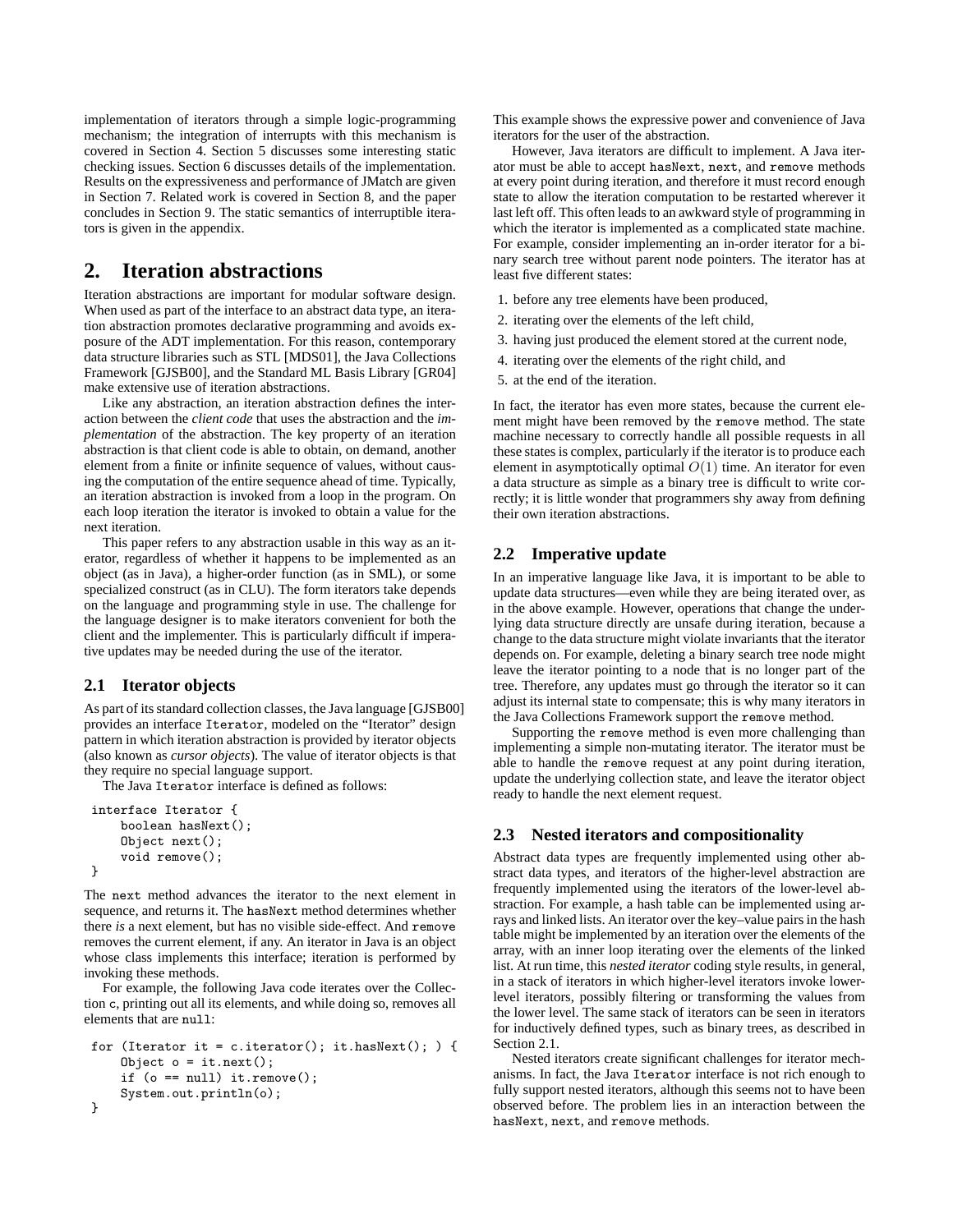When iterators are nested, implementation of hasNext for a higher-level abstraction requires, in general, use of next on the lower-level abstraction, because some elements of the lower-level abstraction may be filtered out by the higher level, and must be skipped over. For example, in a hash table it may be necessary to skip over empty buckets to determine whether there is a nonempty bucket still to come. But this creates a conflict with remove, which is supposed to remove the current element. If the lower-level iterator has been advanced by calling next, its current element can no longer be removed by calling its remove operation. Thus, Java iterators are not compositional.

### **2.4 Coroutine iterators**

An alternative to iterator objects is coroutine-style iterators, which were introduced by CLU  $[L+81]$  and are found in other languages such as ICON [GHK81], Sather [MOSS96], Python [vR03], Ruby [DTH04], and C# 2.0 [Mic01]. In this approach, iterator abstractions are implemented by special iterator methods that *yield* values back to the receiving context (typically, a loop body). These methods are a limited form of coroutine because whenever a new value is requested from the iterator, execution of the iterator method continues immediately after the last yield statement.

The JMatch language [LM03], an extension to Java, supports coroutine iterators. For example, in JMatch an in-order binary tree iterator can be written succinctly and clearly:

```
class Node {
 Node left, right;
  int val;
  int elements() iterates(result) {
    foreach (left != null && int elt = left.elements())
        yield elt;
    yield val;
    foreach (right != null && int elt = right.elements())
        yield elt;
 }
}
```
The method elements is an iterator, as indicated by the clause iterates(result). Using a JMatch foreach statement, the method iterates over and yields the elements of the left child, then yields the value in the tree node, then iterates over and yields the elements of the right child. The code is shorter and clearer than its Java counterpart because the various iterator states described in Section 2.1 are now encoded in the next iterator program point to resume.

In the general case of nested iterators, a *stack* of coroutines results, as shown in Figure 1. The top of the stack is the toplevel iterator that is being used directly by the client code, the next coroutine on the stack is for an iterator that the top-level iterator is using internally, and so on.

Coroutine iterators are clear, concise, and compositional. They can also be implemented efficiently, especially when they are invoked from a foreach construct, because in that case they can be allocated on the program stack even when nested [LAS78]; however, when iterators are first-class (generators, streams, cursor objects) their activation records must be heap-allocated. The weakness of coroutine iterators is that they do not support imperative update such as element removal during iteration. Imperative updates must be deferred until there are no iterators observing the updated data structure.

#### **2.5 Iterators as higher-order functions**

Another way to provide iteration abstraction, followed in the functional languages community, is to use higher-order functions. For



**Figure 1.** A stack of coroutines.

example, a "fold" abstraction for iterating over values of type  $\alpha$ might be declared in SML as follows:

$$
\text{fun fold (body: } \alpha \, * \, \beta \, \rightarrow \, \beta, \, \, \text{initial: } \, \beta) \; : \; \beta
$$

The first argument to this function is the body of the loop that iteratively receives elements of type  $\alpha$ , implemented as a function with type  $\alpha * \beta \to \beta$ . The type variable  $\beta$  is the type of information that is passed from one loop iteration to the next. The second argument is the initial information that begins the iteration; the result of the whole iteration is the result (of type  $\beta$ ) last computed by the loop body. Unlike Java iterators, this kind of iterator cannot be used as an abstract stream from which elements can be obtained; the entire use of the iterated values must be expressed in the loop body that is passed as an argument.

In a functional style, deletion of collection elements is usually accomplished through an operation like SML's filter. Filtering results in needless copying when applied to imperative data structures like hash tables, and like fold it has less expressive power than Java iterators.

Iteration (and coroutines) can also be implemented using more powerful constructs such as threads and continuations. Threads introduce the problem of reasoning about concurrency, and their implementations usually do not support the efficient, fine-granularity context switching needed for iteration. Using and reasoning about continuations also seems to be difficult for many programmers. First-class continuations place many demands on the compiler and run-time system; and make optimization (of memory management, for example) more difficult.

### **3. Interruptible iterators**

Coroutine-style iterators are convenient for the user and also easy to implement. However, they do not support imperative update operations like remove. This paper introduces *interruptible iterators*, a mechanism that extends coroutine iterators to handle update operations through an exception-like mechanism called *interrupts* (not to be confused with the existing Java method Thread.interrupt).

### **3.1 Raising interrupts**

The core idea is straightforward: when client code wants to tell the iterator to perform some operation such as removing an element, it *interrupts* the iterator. The iterator handles the interrupt, performs the operations, and returns control to the place where the interrupt was raised, typically within a loop body.

To raise an interrupt in an iterator, JMatch adds a raise statement. As with Java exceptions, the raise statement takes an object as an argument that indicates the kind of interrupt, and hence the operation that is intended.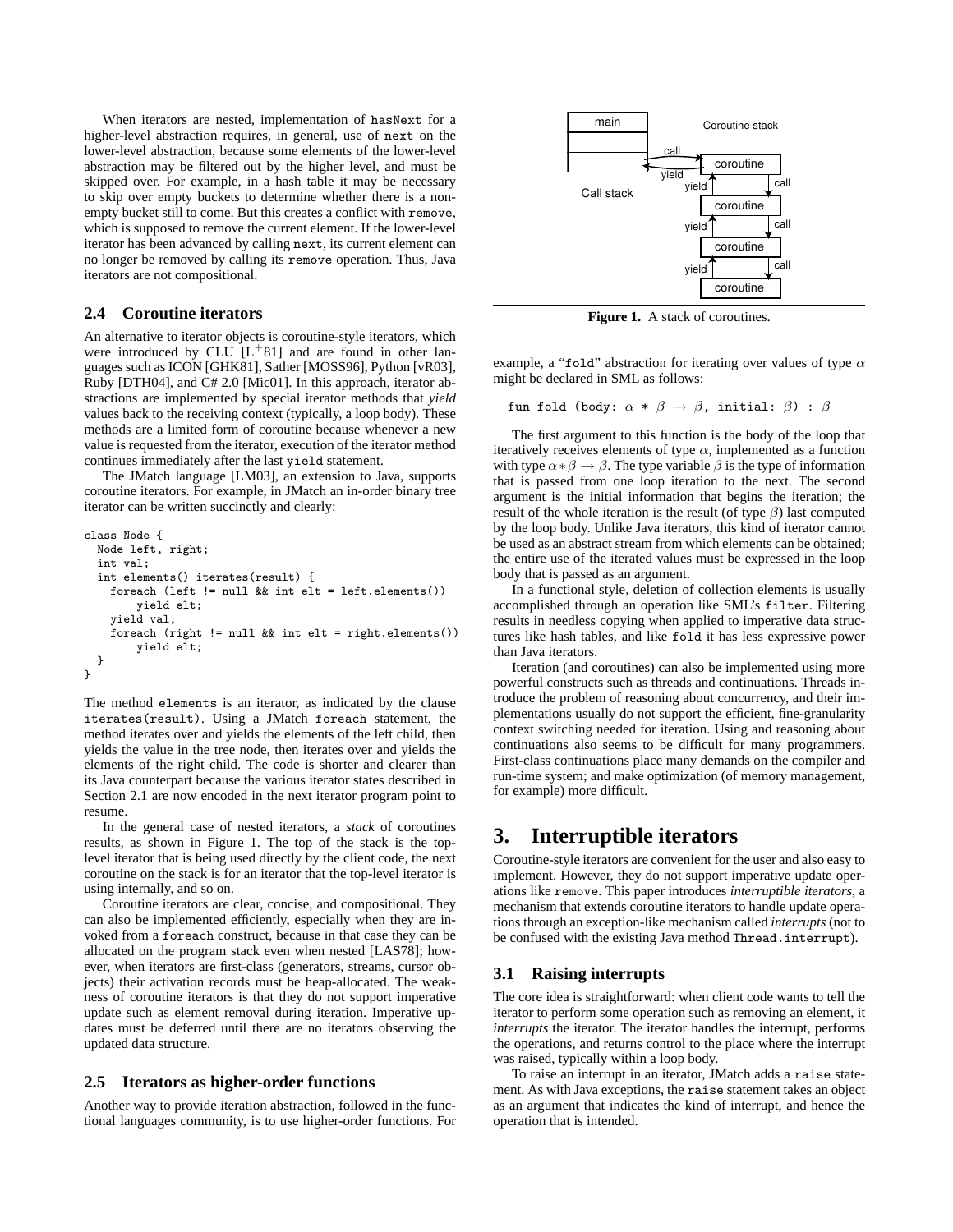```
class List implements Collection {
  Object head; List tail;
  ...
  Object elements()
    traps SetValue iterates(result) {
      List cur = this;
      while cur := null) {
        try {
          yield cur.head;
        } trap (SetValue s) {
          cur.head = s.value;
        }
        cur = cur.tail;
      }
    } ...
}
```
**Figure 2.** An iterator with imperative update

For instance, the Java code example in Section 2.1 can be written in JMatch as follows:

```
foreach (Object o = c.\text{elements}()) {
  if (o == null) raise new Remove();
  System.out.println(o);
}
```
Here, the elements method is an iterator that successively binds the variable o to the elements of the collection c. The raise statement generates a Remove interrupt which is received by the iterator, causing the iterator to update the collection c accordingly. Once the iterator has finished removing the null element, control is returned to the loop body immediately after the raise.

#### **3.2 Interrupt propagation**

Iterator interrupts and Java exceptions are similar in that they are signals with non-local handlers, but there are two key differences. The first is that exceptions have termination semantics while interrupts have *resumption semantics* [Goo75]. The raise statement in the example above does not terminate the foreach loop. Once the Remove interrupt is handled, control returns to the point after the raise statement, and the rest of the foreach body is executed.

The second difference is the direction of propagation. Recall that in general an iteration is implemented by a stack of coroutines, shown in Figure 1. Whereas Java exceptions propagate *up* the call stack, interrupts propagate *down* the coroutine stack. Just as a Java exception can propagate up multiple stack frames before a handler is found, an interrupt may descend several frames in the coroutine stack before a handler is found.

In the example above, the Remove interrupt is handled by the c.elements coroutine, rather than by coroutines lower on the stack that are used to implement c.elements. These are the only reasonable semantics because the client code is making the Remove request to the c.elements iterator; if a lower-level iterator tried to handle the remove request, it might well break data structure invariants involving the higher-level abstraction.

For example, in a hash table implemented as an array of linked lists, an iterator for the hash table might use the iterator of the underlying linked-list data structure. Suppose some client code using the hash table iterator raises an interrupt to insert an element. Inserting into the current linked list would be wrong because the new element might hash to a different location. To preserve the hash table invariant, the hash table iterator must be able to intercept the interrupt, and this requires downward interrupt propagation.

Note that when iterators are implemented as higher-order functions ("fold" operations), ordinary exceptions as in SML [MTH90] have exactly the reverse behavior: they propagate upward from the bottom-most to the topmost iterator on the stack. This makes them unsuitable for implementing imperative update.

### **3.3 Declaring handlers**

JMatch iterators explicitly declare which interrupts they can handle, so the compiler can determine that every interrupt will be handled by a single handler. This follows the design of Java, which requires that all thrown exceptions be handled, except those corresponding to run-time errors. Handling of an interrupt is declared with a traps clause in the method header. For example, the following Collection interface has an elements method that removes an element when it traps a Remove interrupt:

```
interface Collection {
  ...
  Object elements()
    traps Remove iterates(result);
}
```
The traps Remove clause specifies that the iterator elements can handle any interrupt that is an instance of a subtype of Remove. In this example, Remove is a user-defined class; in JMatch, any object type can be used for interrupts.

### **3.4 Handling interrupts**

To the iterator code, interrupts appear to be raised just after yield statements, because these are the points in the code where control is handed back to the client code. To handle interrupts from a yield, the yield is placed in the try block of a try. . . trap statement. Figure 2 shows an iterator for a linked list that can replace list elements during iteration when it traps a SetValue interrupt.

In this example, when the handler is finished executing, the iterator sets its control state so that iteration resumes at the variable assignment following the try. It then returns program control to the caller. If the client code raises several interrupts in succession before resuming iteration, the same set of interrupt handlers is reused for each interrupt. An alternate set of handlers can also be specified, as discussed in Section 3.6.

It is also possible to delegate interrupt handling to an iterator lower on the coroutine stack. Here is a less efficient recursive version of the elements iterator, which creates a new iterator for every node in the linked list:

```
Object elements() traps SetValue
                  iterates(result) {
  try {
    yield head;
  } trap (SetValue v) {
    head = v.value;
  }
  if (tail != null)
    foreach (Object elt = tail.elements())
      yield elt;
}
```
Here, a SetValue interrupt raised during the second yield statement is handled by the foreach statement, which passes the interrupt down the coroutine stack until it reaches the instance in which the statement yield head has just been executed. A foreach statement handles the same interrupts as its condition expression.

Dynamic propagation of interrupts proceeds downward in the coroutine stack, as described. Within each method body, an interrupt propagates lexically outward from the last yield statement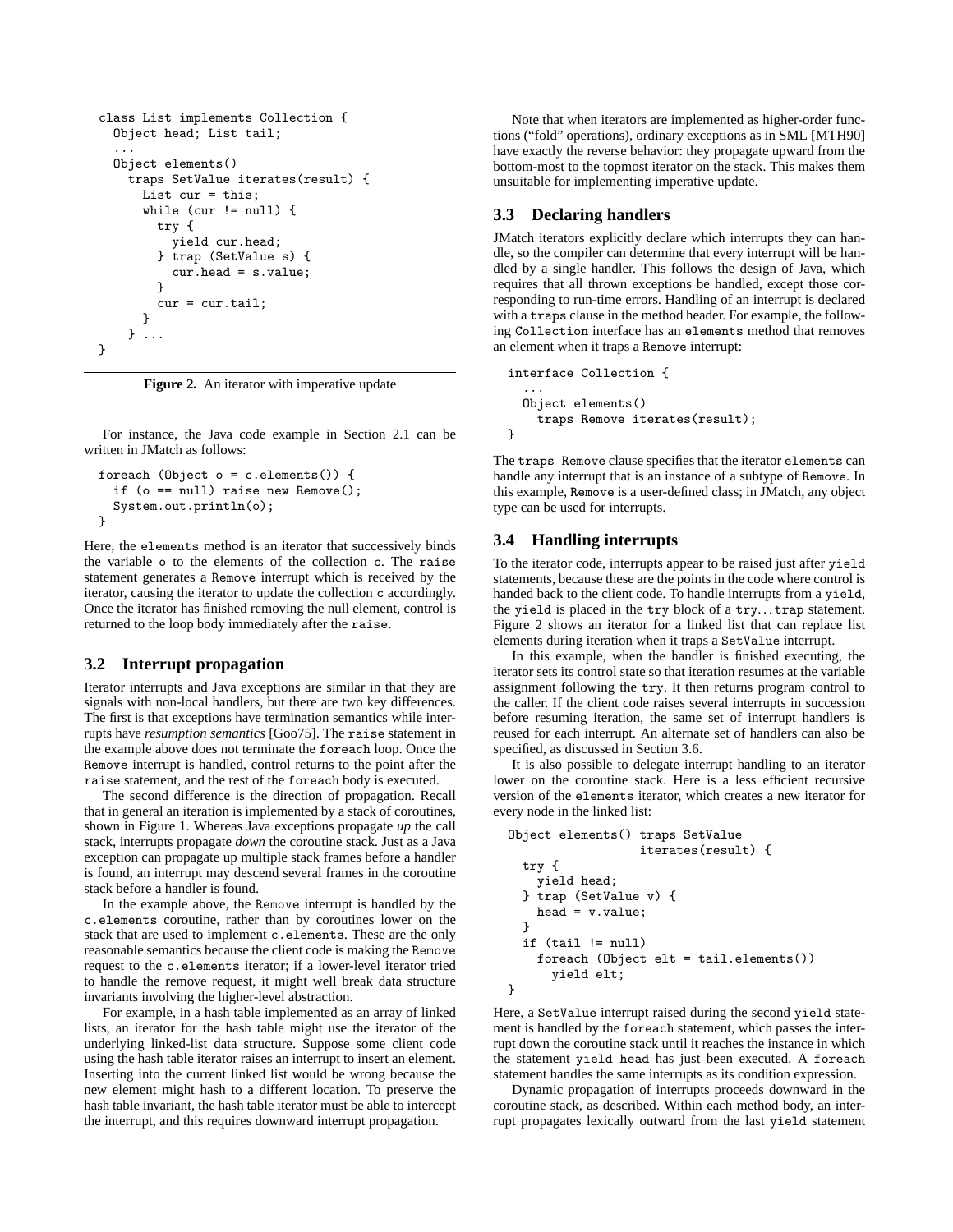executed, invoking the innermost handler for the given interrupt. If a method is declared to handle an interrupt, every yield must be lexically surrounded by either an appropriate try...trap or another iterator that handles the interrupt. As discussed in Section 5, this is statically checked by the compiler.

### **3.5 Resuming iteration**

In the above examples, the interrupt handlers transfer control back to the client code by executing to the end of the handler. Interrupt handlers can use the resume statement to complete interrupt handling by explicitly suspending the iterator and transferring control back to the client code. The resume statement has a few variants that differ in how they set the control state of the suspended iterator.

The resume break statement transfers control to the end of the associated try statement. As in the linked list examples above, an interrupt handler ends with an implicit resume break if control would otherwise reach the end of the handler.

A resume continue statement returns control to the beginning of the associated try statement. This is shown in the following integer stream iterator example in which a Reset interrupt resets the iterator to the beginning of the stream:

```
int elements()
  traps Reset iterates(result) {
    try {
      int i = 0;
      while (true) {
        yield i;
        i++;
      }
    } trap (Reset) {
      resume continue;
    }
  }
```
When the iterator traps a Reset interrupt, it uses the resume continue to set the control state back to the beginning of the try block and return program control back to the client code.

Finally, a resume yield statement resumes executing the client but returns iterator control to where it was before the interrupt handler was invoked.

### **3.6 Exceptions**

Handling an interrupt may require transferring control either back up or further down the coroutine stack. A common instance of this is element removal in data structures. For example, removing an element from a balanced binary search tree may cause non-local modifications to the tree.

Control can be transferred down the coroutine stack by raising a new interrupt. To transfer control back up the stack, a handler throws a *trap exception*, which is simply an exception that is thrown in an interrupt handler. Like ordinary Java exceptions, trap exceptions have termination semantics. Trap exceptions are distinguished from regular exceptions because it is illegal for an iterator to yield a value to client code during interrupt handling. Trap exceptions can only be handled by *trap exception handlers*.

JMatch follows Java's design choice of preferring static errors over dynamic ones. Thus, the compiler checks that control flow from a trap exception handler must lead to a resume statement, or else terminate the entire iteration with an exception. Control flow from a regular exception must lead to a yield statement, or else terminate the entire iteration. If a trap exception propagates back to the context of the original raise statement (that is, it reaches a context that does not handle interrupts), the trap exception becomes an ordinary Java exception that terminates the iteration.

```
int elements() traps Remove : Nullify
               iterates(result) {
  try {
    foreach (left != null k& int x = left.elements())
      yield x;
  } catch (trap Nullify) {
    left = null;}
  boolean deleted = false;
  try {
    yield val;
  } trap (Remove) {
    if (deleted) throw IllegalStateException();
    deleted = true;
    if (deleteVal()) resume continue;
  }
  try {
    foreach (right != null \& int x = right.\text{elements}())
      yield x;
  } catch (trap Nullify) {
    right = null;}
}
...
// Returns true when an element is moved up from
// the right side of the tree. Throws Nullify when
// deleting a leaf node.
boolean deleteVal() throws Nullify { ... }
```




**Figure 4.** The binary search tree example in Figure 3, handling a Remove interrupt.

Figure 3 shows how one might remove elements in an unbalanced binary search tree where the elements iterator is implemented recursively. To remove a tree node, the JMatch code refers to an elided deleteVal method. This method removes the value at the node in the usual way, but with two minor differences. First, if the node being removed is a leaf, the method throws a Nullify exception to indicate that the leaf node should be replaced with a null value. The call to deleteVal does not occur in a try statement that handles a Nullify trap exception, so the trap exception propagates to the iterator's client for handling. Therefore, the method header declares traps Remove : Nullify to indicate that the handler for Remove can throw a Nullify trap exception.

Second, deleteVal returns a boolean indicating whether a node in the right subtree was used to replace the deleted node, in which case the value at the current node has not been yielded yet. Therefore, resume continue is used by the Remove handler to ensure that all elements are yielded by the iterator exactly once.

Figure 4 illustrates the interprocedural control flow that occurs when client code raises Remove to remove a leaf node. The interrupt propagates down the coroutine stack until it finds the tree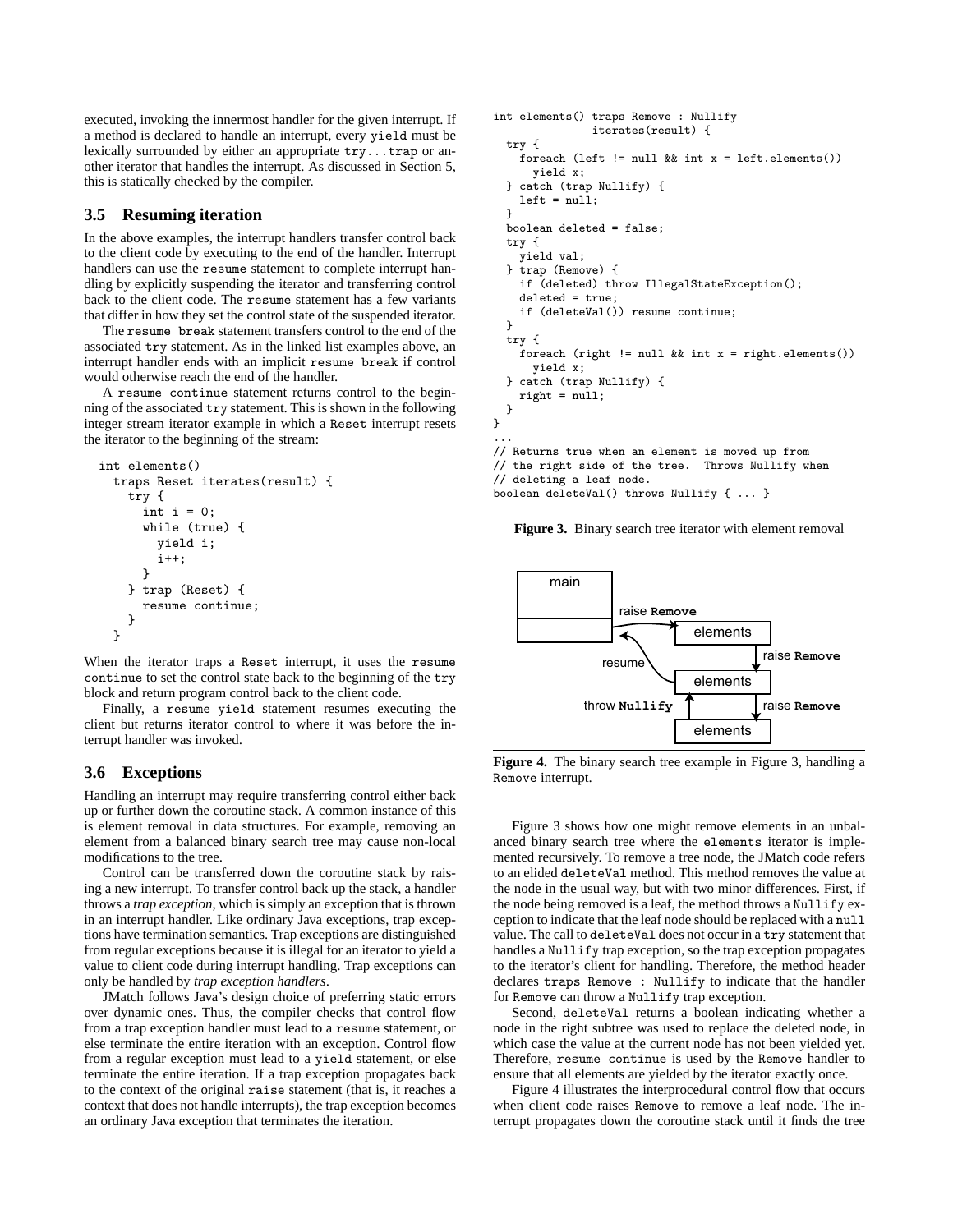node containing the last element yielded. Splicing out the leaf node requires access to the previous node, so the deleteVal method throws a Nullify trap exception to walk up one coroutine stack frame. There the exception is caught and the leaf node spliced out; iteration continues from that point in the tree.

Client code can raise several successive interrupts before resuming iteration, and coroutine methods must be prepared to handle these interrupts. A resume statement may have trap clauses to specify how to handle the next interrupt. In this example, neither the resume continue statement nor the implicit resume break statements are annotated with trap clauses. This means the original set of interrupt handlers handle multiple successive interrupts.

### **4. Declarative iterators**

In addition to coroutine iterators, JMatch has simple logic programming features that enable a more declarative implementation of iteration abstractions. Combining interrupts and logic programming features enables a single piece of JMatch code to concisely implement multiple Java methods and iterators, while supporting imperative update. For details on the logic programming and pattern matching capabilities of JMatch, see [LM03].

### **4.1 Predicate methods**

In JMatch, an iterator can be implemented as a method whose return type is declared as boolean. The body of the method is a logical formula that expresses the conditions under which the iterator should yield a value—that is, when the formula would evaluate to true. For example, the simple list iterator of Section 3.4 can be written even more compactly as a logical formula, ignoring for now the issue of imperative update:

```
boolean contains(Object o) iterates(o) (
 head == o ||tail != null && tail.contains(o)
\lambda
```
When this formula is treated as an iterator, the disjunction operator || defines different ways to satisfy the condition that o is contained in the list. Each way yields values to the client. The right-hand side is a recursive invocation of the contains predicate, yielding all the elements in the rest of the list. A disjunction is always explored left-to-right.

### **4.2 Formulas**

In certain contexts, such as in the condition of a foreach statement, a boolean formula may be used if JMatch is able to automatically satisfy the formula by choosing values for variables declared in it. This capability is used to implement iterators like contains; the JMatch compiler generates code to find all satisfying assignments to the variables (in this case, the variable o), and these satisfying assignments are yielded to the client.

For example, the following code executes the loop body with x bound to 1, and also executes it with x bound to 4 if p is non-null. The variable p is not solved for because it is bound outside the loop; its value is already known.

```
foreach(int x == 1 || x == 4 & p != null) { ... }
```
### **4.3 Modes**

A formula expresses a relation among its variables; given that the values of some variables are known and some are unknown, it may be possible to find satisfying assignments for the unknowns. In general, a single formula can be evaluated in several *modes*,

in which different subsets of variables are treated as knowns or unknowns. The ability to be evaluated in several modes allows a single formula to implement several iterators at once.

In a given mode, a formula's variables are either *knowns* or *unknowns*. In the forward mode, all formal arguments are knowns and the formula is evaluated as a boolean expression, as in Java. In backward modes, the formula behaves like an iterator—some variables are unknowns and satisfying assignments for them are sought. The JMatch compiler generates code to solve for unknowns.

### **4.4 Modal abstraction**

Predicate methods can implement multiple modes with a single boolean formula. For example, the contains method given in Section 4.1 has a clause iterates(o). This indicates that the method can be used to solve for the argument o, treating it as an unknown. However, there is also a default, *forward* mode that corresponds to the ordinary Java interpretation of the method signature: a mode in which o is known and the method returns true or false. The body of contains is a boolean formula that correctly implements both the backward, iterative mode and the forward, non-iterative mode.

This ability to write code that abstracts over multiple modes can make code considerably more compact. It also can simplify interfaces. For example, in the Java Collections Framework, the Java Collection interface declares separate methods for finding all elements and for checking whether a given object is an element:

```
boolean contains(Object o);
Iterator iterator();
```
The JMatch contains method in Section 4.1 provides both of these functionalities in one piece of code. In addition, it ensures that they agree with one another.

In any correct Java implementation, there is an equational relationship between the two operations: any object o produced by the iterator object satisfies contains(o), and any object satisfying contains(o) is eventually generated by the iterator. When writing the specification for Java Collection, the specifier must describe this relationship so implementers can do their job correctly. In JMatch, the equational relationship is specified simply by the fact that these are modes of the same method, and implementing them with a single formula enforces this.

In general, a method may declare additional modes that the method implements, beyond the default, forward mode. For example, a mode iterates  $(\vec{x_i})$  means that the method iterates over a *set* of satisfying assignments to  $\vec{x_i}$ . In iterative modes, results are returned from the method by the yield statement rather than by return.

The modes of a method may be implemented by separate formulas or using the statement language described in Section 3. The statement language is useful when no single boolean formula is solvable for all modes or when it would lead to inefficient code. For example, the following code separately implements the two modes of List.contains. The foreach statement used in this example loops through the satisfying assignments of a formula.

```
boolean contains(Object o) {
 return head == o || tail.contains(o);
} iterates(o) {
  yield head;
  if (tail != null)
    foreach (tail.contains(Object tmp)) {
      yield tmp;
    }
}
```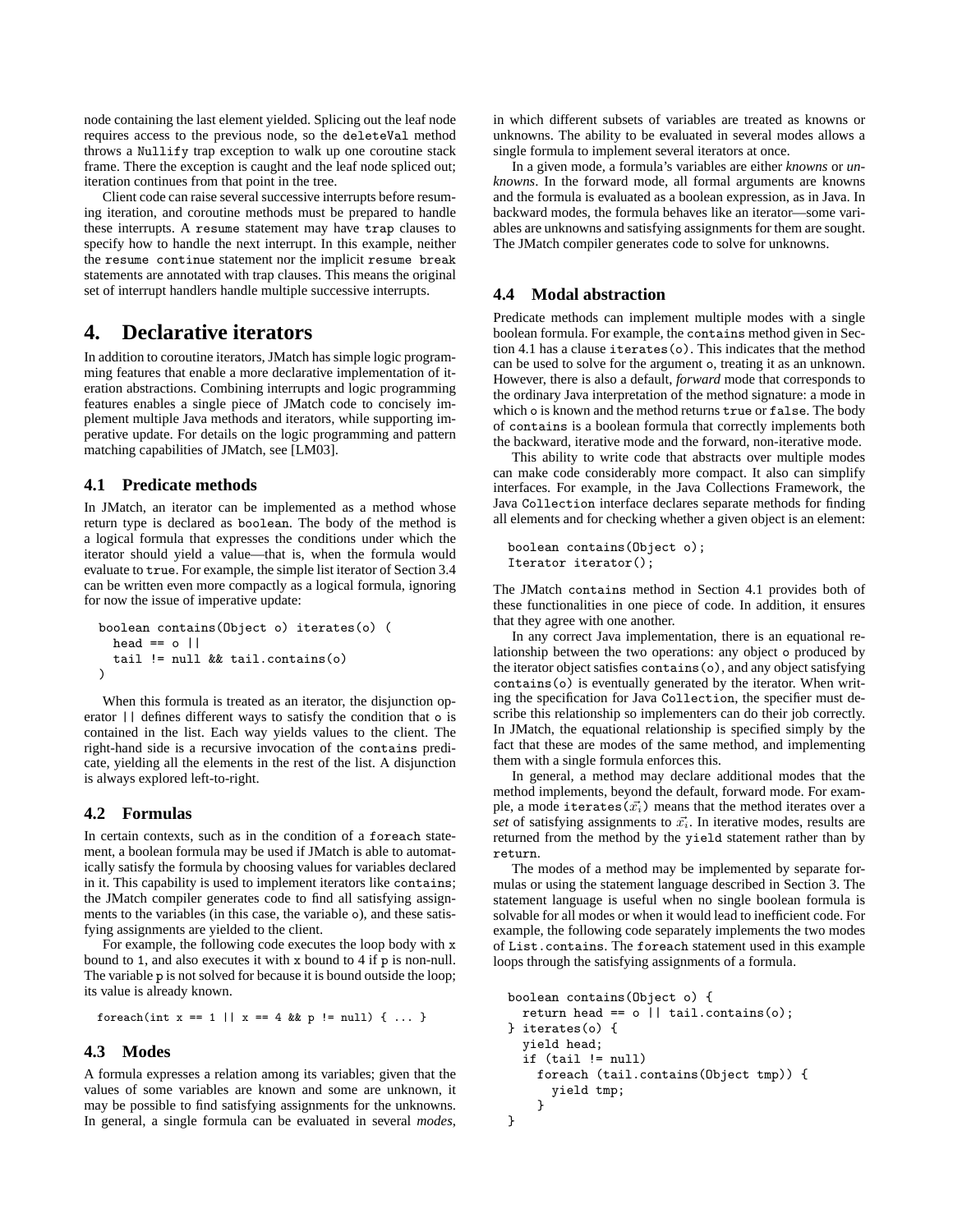From this declaration, the compiler generates separate code for each mode. Whenever the contains predicate is used, the compiler generates a call to the code for the appropriate mode.

### **4.5 Handling interrupts**

To handle interrupts in declarative iterators, the try...trap and try...catch constructs may be used within boolean formulas. Here, the body of the try is a boolean formula, whereas the trap handler is a statement. For example, consider implementing the contains method of a hash table. In the absence of Remove interrupts, both the forward and backward mode can be implemented compactly in a single boolean formula:

```
boolean contains(Object key, Object value)
    iterates(key) iterates(key, value)
(
  int hash = Math.abs(key.hashCode() % table.length) &&
  Bucket b = table[hash] &&
  b != null &&
  b.contains(hash, key, value)
)
```
In the forward mode, the hash code is computed and used to look up a Bucket; this bucket then checks using the forward mode of Bucket.contains to determine if it holds a mapping for key. In the two backward modes, the array index operation is used to enumerate all elements of table; the iterative mode of Bucket.contains is used to enumerate all elements in the bucket and the values of hash. This single method supersedes at least three methods of the Java Map interface.

To support element removal, there must be a handler for the Remove interrupt. In fact, the interrupt handler can be placed inside the Bucket class, which is simply a linked list, as shown in Figure 5. Bucket throws a Replace exception when the head of the list is removed; the hash table catches the exception and updates its array accordingly:

```
boolean contains(Object key, Object value)
    traps Remove
    iterates(key) iterates(key, value)
(
 (assume(int hash = abs(key.hashCode() % table.length)) &&
 Bucket b = \text{table}[\text{hash}] &&
 b != null & &
  b.contains(hash, key, value))
    catch (trap Replace r) {
      table[hash] = r.entry;
      resume continue
        trap Remove {
          throw new IllegalStateException();
        }
    }
)
```
Note that the code for handling remove requests is cleanly factored out from the iteration code. When a table index is updated, the resume continue restarts the solving of the formula to which the catch clause is attached. Also, the resume continue has an interrupt handler that traps attempts to remove the same entry twice.

This code contains one user-specified optimization: the assume applied to the first conjunct tells the JMatch compiler that it can assume the conjunct is true if it doesn't need to solve for variables in it. This conjunct is guaranteed to be true if the hash table satisfies its own data structure invariant; the assume prevents the compiler from generating unnecessary code to check the invariant.

```
class Bucket {
  int hash;
  Object key, value;
  Bucket next;
  ...
  boolean contains(int h, Object k, Object v)
      traps Remove: Replace
      iterates(k,v)
  (
    (h = hash \& k = key \& w = value)trap (Remove) { throw new Replace(next); }
    | | next != null \& next.contains(h,k,v)
        catch (trap Replace r) {
          next = r.entry;resume continue
            trap Remove {
              throw new IllegalStateException();
            }
        }
 )
}
```
**Figure 5.** Hash table bucket implemented as a linked list.

## **5. Static checking**

Introducing interrupts creates new obligations for static checking. Raised interrupts and thrown trap exceptions need to be checked to ensure they are eventually handled. Additionally, interrupt and trapexception handlers need to be checked to ensure that all execution paths lead to either a resume statement or an exception being thrown, so that control is transferred back to the client in a way that the client expects. This section briefly describes how these checks are performed; the formal details are given in the appendix.

Ensuring that raised interrupts are eventually handled involves checking two properties. First, every raise statement should occur lexically in a foreach statement whose formula condition handles the interrupt. A formula handles an interrupt if, for each solution it generates, there is a unique handler for the interrupt among the formula terms used to generate the solution. This can be checked statically by ensuring that all disjuncts in a disjunction have handlers and that exactly one term in any other formula or pattern has a handler.

Second, iterative method modes must have handlers for the interrupts declared by the method. For a formula implementation, this means checking that the formula can handle the interrupts. In a statement-based implementation, every yield must occur lexically in foreach or try... trap statements that can handle the interrupts. Furthermore, each resume statement must either have a handler for each interrupt or occur in a lexical context that can handle the interrupts.

Checking that thrown trap exceptions are eventually handled is similar to ordinary Java exception checking. The only difference is the trap exception declarations in method signatures need to be verified. This requires that each trap exception is annotated with the interrupt that caused it.

Finally, a simple control-flow analysis is sufficient to verify that all execution paths in interrupt and trap-exception handlers lead to either a resume statement or an exception being thrown.

All static analyses performed are strictly intra-procedural and can be done in a modular fashion. To allow separate compilation, JMatch .class files record extra information for each method: the modes supported, the traps handled, and the trap-exceptions thrown.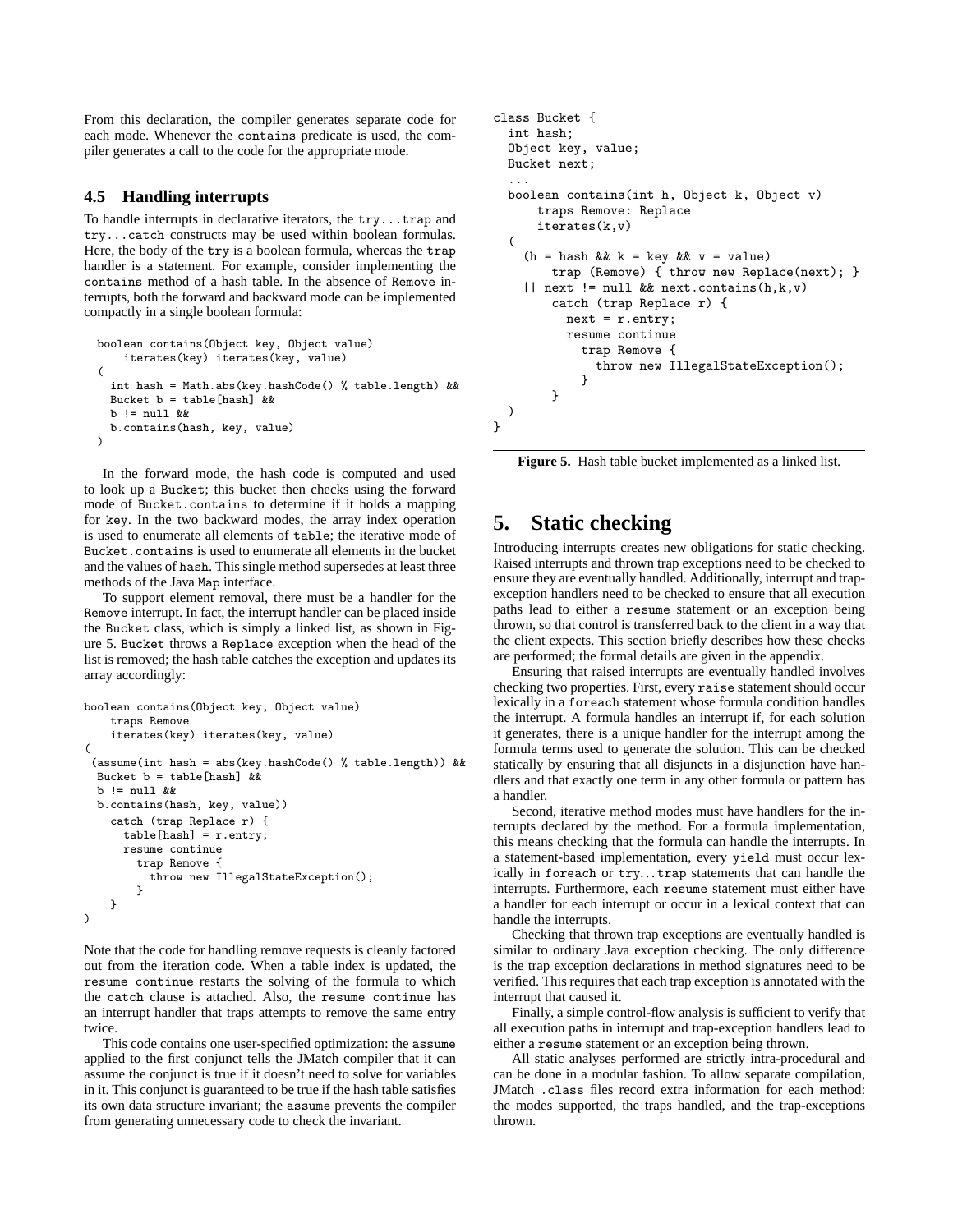

**Figure 6.** Possible stack layouts of a coroutine. The coroutine's activation records are kept entirely on the call stack.

## **6. Implementation**

The JMatch compiler has been implemented using the Polyglot extensible compiler framework, which is designed to support Java language extensions [NCM03]. The compiler checks JMatch code and generates Java source code as its output, handing this source to a Java compiler. It supports separate compilation by embedding extra type information into the Java output. This implementation of JMatch is publicly available for download [LM02].

Because Java lacks support for low-level control over memory and stack layout, the performance of code generated by the released compiler suffers. To obtain an accurate assessment of the performance of interruptible iterators, we designed a translation from JMatch to C++. The differences between the Java- and C++-based implementations are discussed in Section 6.2.

#### **6.1 Translation to Java**

The JMatch implementation translates JMatch into Java in two major steps, briefly described here. A more detailed account is given in [LM03].

In the first pass, modal abstraction is removed by translating logical formulas into statements, using the yield statement to explicitly send results to the client code. Each declared method mode that is implemented as a logical formula is translated to distinct code consisting of JMatch statements.

In the second pass, iterative method modes are translated into classes that implement the Java Iterator interface; this transformation is similar to continuation-passing style (CPS) translation. An iterator object stores a state index that records the program point for resuming execution when it gets control back from client code. On entry to the iterator, a switch statement is used to jump to the appropriate code.

When an iterator receives an interrupt, the existing state index is mapped to the index corresponding to the appropriate interrupt handler. When an interrupt handler ends with a resume, it computes the appropriate state index at which to continue iterator execution.

### **6.2 Translation to C++**

Translating JMatch iterators to Java results in the run-time allocation of many short-lived heap-allocated objects representing iterator activation records (see Figure 1). Results from profiling the generated code suggest that performance is hurt substantially by the additional garbage collection overhead that these objects add.

The key insight is that allocation of iterator activation records follows a LIFO stack discipline, and it is therefore possible to allocate these objects on the stack, reducing memory management overhead. We exploited this insight in designing a translation from JMatch to  $C_{++}$  [Str87], with a few macros containing inlined x86 assembly code. A prototype back end for this translation has been developed.

In the translation to  $C_{++}$ , any iterator invoked with the foreach statement keeps its activation record entirely on the program call stack, as shown in Figure 6. The first time an iterator is entered, it is called as an ordinary function (b). Nested calls are handled similarly (c).

When the iterator yields back to the client code (d), it adjusts the program counter (pc) and frame pointer (fp) to resume execution in the client code. Since the iterator restores the frame pointer, but not the stack pointer (sp), the bottom of the stack grows to accommodate the coroutine frames as though they were part of the client's stack frame. To allow the client to resume execution in the iterator, the program counter and frame pointer for the iterator are stored in the client's activation record, allowing the client to resume execution in the iterator. Function calls from client code allocate at the bottom of the stack (e).

Further speedup is gained by inlining non-recursive iterators that have been declared final.

#### **6.3 Tail-yield optimization**

JMatch makes it convenient to compose iterators; however, if iterators are not implemented carefully, this convenience can come at a cost. For example, if implemented naively, the Buckets iterator of Figure 5 would take  $O(n^2)$  time to iterate over the list.

Because of the recursion, the coroutine stack grows by one frame with each iteration. As shown in Figure 1, the request travels from the client code down to the bottom of the stack, and in a naive implementation, the result values are passed all the way back up the stack. Thus, each element request would incur a cost linear in the size of the coroutine stack.

JMatch solves this by performing a *tail-yield* optimization, with the result indicated in Figure 6(c). If no computation is performed on result values on their way back up to client code, the result values are passed directly to the client code and the next element request goes directly to the bottom of the stack. Most of the iterator code examples given so far benefit from this tail-yield optimization. For example, with the optimization the recursive linked-list iterator takes linear time, not quadratic time, to traverse a list.

When a nested iterator call is tail-yield optimized in the C++ translation, the client's program counter and frame pointer are passed to the nested iterator, as shown in Figure 6(c). This allows it to yield directly back to the client, and the client to directly resume execution in the nested iterator.

Traditional tail-call optimizations are performed only when a method directly returns the result of a call. To make the tail-yield optimization effective, it is important to accommodate simple transformations on the yielded result. For example, a set can be implemented by storing its elements as keys in a hash table. An iterator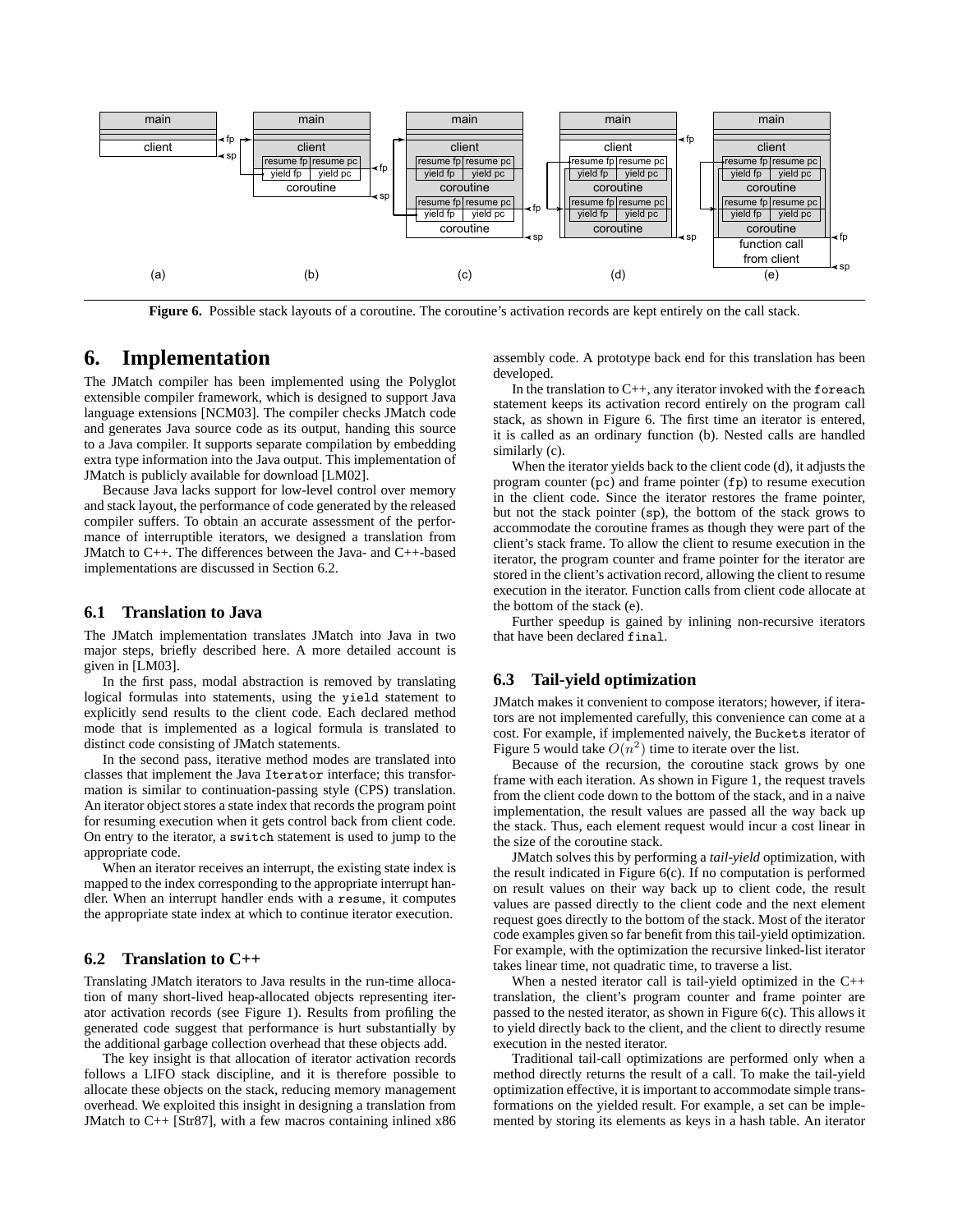|              | ArravList |              |                 | LinkedList    |                  |                 | HashMap |                           |             | TreeMap |                 |                 |
|--------------|-----------|--------------|-----------------|---------------|------------------|-----------------|---------|---------------------------|-------------|---------|-----------------|-----------------|
|              | JMatch    | Java         | PolvJ           | <b>JMatch</b> | Java             | PolvJ           | JMatch  | Java                      | PolvJ       | JMatch  | Java            | PolyJ           |
| Insert       | 47        | 56 (16%)     | 56 (16%)        | 55            | $(14\%)$<br>64   | $(50\%)$        | 55      | $(44\%)$<br>99            | (29%)       | 100     | 229<br>$(56\%)$ | $(14\%)$<br>16  |
| Delete       | 21        | 28 (25%)     | 29 (28%)        | 50            | 6%<br>53         | $(52\%)$<br>104 | 41      | $(44\%)$<br>73            | (39%)<br>67 |         | (12%)<br>200    | .74<br>$-2\%$ ) |
| Lookup       | 14        | 48 (71%)     | 30(53%)         | 58            | 78 (<br>$(26\%)$ | 104<br>$(44\%)$ | 40      | 83 (52%)                  | 62 (35%)    | 56      | (36%)<br>88     | 75 (25%)        |
| Update       |           | (24%)        | 16(19%)         | 29            | 6%<br>31         | 66 (56%)        | 50      | 92 (46%)                  | 70 (29%)    | 95      | 149 (36%)       | 106<br>$(10\%)$ |
| Iterate      | 65        | (48%)<br>124 | 134<br>$(51\%)$ | 59            | (32%<br>87       | 105<br>$(44\%)$ | 40      | 133 <sub>1</sub><br>(70%) | 122 (67%)   | 245     | $2\%$ )<br>251  | 255<br>4%)      |
| <b>Views</b> |           |              |                 |               |                  |                 | 47      | $(55\%)$<br>104           | (42%)<br>81 | 149     | 300<br>$(50\%)$ | $(44\%)$<br>268 |
| Total        | 12        | (45%)<br>204 | 207<br>(46%)    | 155           | (38%<br>249      | 242<br>(36%)    | 158     | 434 (64%)                 | 356 (56%)   |         | 805<br>$(41\%)$ | (27%)<br>647    |

**Table 1.** Lines of code in various ADT implementations. Totals are smaller than actual column sums because of code sharing. Percentages show how much smaller the corresponding JMatch code is.



**Figure 7.** In a tail-yield optimized call, the sub-iterator receives a set of pointers to allow it to write result values directly to the client.

for the set might be implemented by an iteration over all key–value pairs in the hash table and dropping the value component.

JMatch allows result values to be reordered and omitted, making the tail-yield optimization more widely applicable. In the C++ implementation, the nested iterator is simply passed a set of pointers that map directly to the result locations from which the client will read (Figure 7).

#### **6.4 First-class iterators**

Like Java, JMatch supports first-class iterator objects that can be used as general streams. The iterate expression produces an object of a class implementing the Java Iterator interface, as shown in the following example:

```
Collection c = ...;
Iterator it = iterate MyIter(Object o = c.elements());
while (it.hasNext()) {
  Object o = ((MyIter)it.next()).o;
  ...
}
```
As discussed in Section 2.3, Java iterators are not compositional because client code can remove elements after calling hasNext. JMatch addresses this issue by specializing the iterators created by iterate.

In general, a call to hasNext may need to invoke next on nested iterators, with arbitrary side effects. To make hasNext appear pure, side effects must be rolled back, which is straightforward as long as any side effects are updates to local variables of nested iterators. To support rollback, JMatch iterators extend the standard Java iterator interface with an automatically generated checkpoint method that records the state of local variables. A checkpoint is taken on every call to hasNext. If a remove operation is performed after a call to hasNext and before the corresponding call to next, the checkpoint is used to restore the previous values of local variables.

In the translation from JMatch to C++, first-class iterators are implemented as an Iterator object that allocates a block of heap memory to use as an internal stack. Iterator code runs on this separate stack, decoupling the iterator and client stacks without entailing individual heap allocation of iterator activation records.

## **7. Results**

We evaluated interruptible iterators from the standpoint of both expressive power and performance.

### **7.1 Expressiveness**

To explore the usability and expressive power of JMatch, we reimplemented the core collection classes from the Java Collections Framework. This reimplementation closely mirrors the functionality of the Sun Java Collections, including support for views. The only notable difference is that the JMatch Collections don't implement the bidirectional iteration functionality of the List classes. Additionally, the interfaces were redesigned to exploit modal abstraction, while keeping the functionality as described.

It is difficult to compare expressive power, but one measure is the amount of code that must be written. Table 1 shows that when measured in lines of code, the JMatch implementations of the collection classes are substantially shorter than the Sun implementations; in some cases, less than half as long. Line lengths in the two implementations are similar; blank lines and comments were not counted. The JMatch samples in this paper are representative of the coding style used.

To ensure that these results did not merely reflect verbosity on the part of the implementers at Sun, we also compared against a slightly more concise implementation of the Collections Framework written in PolyJ, an extension of Java that supports parametric polymorphism [MBL97, MLM98]. The JMatch implementations have 35% less code than the PolyJ implementations.

To avoid unfairly penalizing the Java and PolyJ code for features not included in the JMatch implementation, the code implementing these features was not included in the Java and PolyJ line counts.

The benefit from using JMatch results from a combination of two features: interruptible coroutine iterators and code sharing through modal abstraction. Operations such as lookup and iteration can usually be implemented with a single formula that implements multiple modes of a method. This is particularly true of Map implementations, which offer several modes of iteration. Interruptible iterators provide an expressive way to handle remove requests in both statement-based and formula-based implementations.

### **7.2 Performance**

We measured performance to understand whether JMatch can be implemented efficiently. The results suggest it can.

Several JMatch iterators were translated into C++ using the translation described in Section 6.2. Their performance was compared with equivalent iterators from the C++ Standard Template Library (STL) [MDS01], and also with the corresponding Java iterators. Each JMatch iterator performed similarly to the corresponding STL iterator.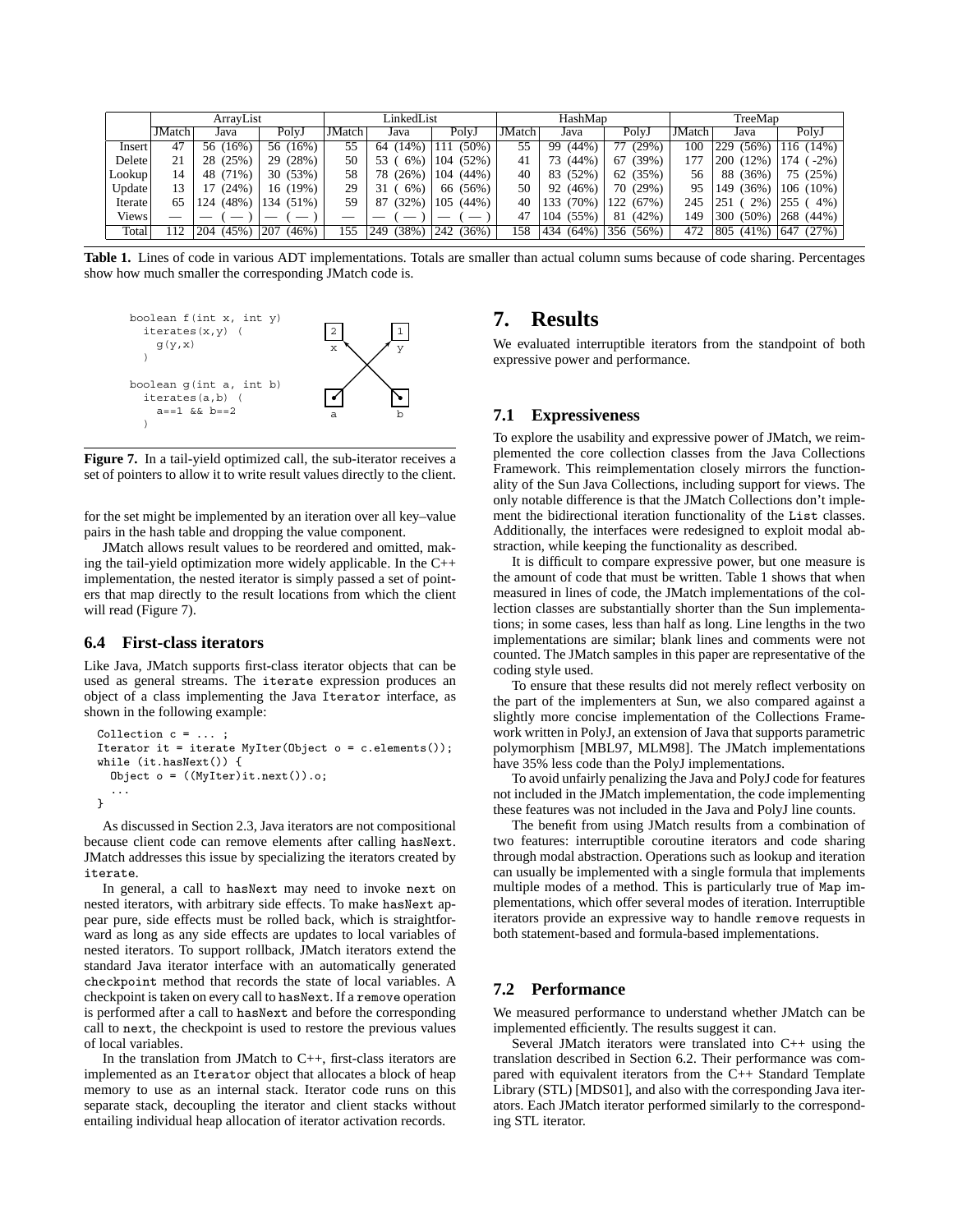|                      |           | 50,000 elements          |         |         | $250,000$ elements     |            |         |            |  |
|----------------------|-----------|--------------------------|---------|---------|------------------------|------------|---------|------------|--|
|                      | ArravList | .inkedList               | HashMap | TreeMap | ArrayL <sub>1</sub> st | LinkedList | HashMap | $TreeM$ ap |  |
| JMatch (foreach)     | 137.0     | 55.9                     | 4.2     | 3.5     | 135.0                  | 56.1       | 3.7     | 3.1        |  |
| JMatch (first class) | 23.2      | 23.8                     | 3.6     | 2.5     | 22.9                   | 23.7       | 3.2     | 2.4        |  |
| $C++STL$             | 339.0     | 57.4                     | 3.7     | 4.4     | 215.0                  | 57.7       | 3.1     | 3.9        |  |
| $C++$ (stack)        |           | $\overline{\phantom{a}}$ |         | 4.4     |                        | __         |         | 3.9        |  |
| Java Collections     | 10.6      | 10.1                     | 3.9     | 3.9     | 6.3                    | 10.3       | 4.2     | 3.5        |  |

**Table 2.** Iterator performance over collections of 50,000 and 250,000 elements. Numbers reported are in millions of elements iterated per second. Each number is the average of eight measurements with a standard deviation of at most 5%.

#### **Benchmarks**

The Java Collections Framework consists of four core classes: ArrayList, LinkedList, HashMap, and TreeMap. The iterators for these classes were reimplemented in JMatch and used to compare iteration performance.

The code for the TreeMap iterator is similar to that listed in Section 2.4. This was compared to the STL map iterator, which iterates over a red-black tree. The STL iterator code exploits parent pointers stored in every node. For completeness, the TreeMap iterator was also compared against a second  $C_{++}$  tree implementation, which uses an internal stack of tree nodes to track iteration state.

The ArrayList and LinkedList iterators were compared to the STL vector and list iterators, respectively.

The HashMap iterator uses both the ArrayList and LinkedList iterators. This was compared to the hash map iterator, found in the Sun extensions to the STL and included in Linux libc++ 3.4.3.

Each benchmark program timed the execution of several runs of each data iterator over collections of 50,000 and 250,000 elements.

The benchmarks were compiled using gcc 3.4.3 and executed on a Fedora Core 3 system. The STL iterators were compiled with the -O2 flag to ensure a good baseline for comparing performance.

The code generated by the JMatch translation to C++ manipulates the program stack in a non-standard way. As a result, some of the optimizations made by gcc break the benchmark code; and it was not possible to use the full suite of gcc optimizations on the output from JMatch.

The Java iterator benchmarks were run using the Java 1.5 Hotspot JIT compiler.

#### **Performance Results**

The results in Table 2 demonstrate that JMatch iterators can be translated to code that performs comparably to conventional iteration techniques. JMatch iterators perform almost as well as STL iterators in all cases (faster in the case of the HashMap test), with the exception of ArrayList.

The discrepancy in performance between the JMatch TreeMap iterator and that of the STL appears related to the inability to inline the (recursive) JMatch iterator. By contrast, the JMatch HashMap iterator performs about 15% faster than the STL iterator; this is due to implementation choices made in the STL iterator's advance function. Finally, the JMatch ArrayList iterator is significantly slower than that of the STL (though still much faster than Java) because the STL iterator is just an element pointer directly manipulated by the client code.

First-class iterator objects in JMatch are somewhat slower because iterator state is checkpointed, as discussed in Section 6.4, and because iterator code can no longer be inlined. However, the performance is probably still acceptable.

To determine the effectiveness of the tail-yield optimization, the TreeMap implementation was translated to C++ with and without the tail-yield optimization. The speedup from the tail-yield optimization was a factor of four for both 50k and 250k elements.

### **8. Related work**

CLU  $[L^+81]$ , ICON [GHK81], Python [vR03], Ruby [DTH04], and C# 2.0 [HWG03] each support coroutine iterators whose use and implementation are convenient; the yield statement of JMatch was inspired by CLU. None of these iterator mechanisms, however, support imperative updates.

Sather [MOSS96] extends the CLU iterator mechanisms to provide limited support for imperative update, through "hot arguments" that can be used to transmit information to an iterator in progress. This mechanism does not support invocation of update requests (e.g., remove) during a loop body. We are unaware of any evaluation of the effectiveness of the Sather mechanism for complex data structure manipulations during iteration.

Simula [Kir89], Modula-2 [Wir85] and BETA [MMPN93] support coroutines that can be used to implement iteration abstractions.

Alphard [SWL77] supports iteration through *generators*, which are essentially iterator (cursor) objects, and similarly difficult to implement.

Cedar [Lam83] supports both termination- and resumption-style exceptions, though not in the context of coroutines, and without static checking.

Various languages have used logic programming to enable the declarative implementation of a computation that produces multiple possible results; the best-known is Prolog [WPP77]. Mercury is a good modern example; as in JMatch, predicates can have several modes, a feature originating in some versions of Prolog (e.g., [Gre87]). Although logic programming languages give the ability to concisely express computations with multiple results, in these languages iteration occurs only at top level; there is no way to use the iteration within a larger program.

Other languages such as SML/NJ [SML], Scheme [KCe98], and Ruby [DTH04] support first-class continuations, which can be used to implement interruptible iterators and coroutines more generally [HFW86].

### **9. Conclusions**

Iteration abstraction is important and yet poorly supported by the commonly used imperative object-oriented languages. Coroutine iterators are concise, readable and can be implemented efficiently. However, they do not support the full functionality desired by programmers, as evidenced by the Java Iterator interface. The problem of how to properly support iteration abstraction in imperative languages has remained unsolved.

This work shows that imperative update operations such as the Java remove method can be accommodated in a coroutine iterator framework, through *interrupts*, a new non-local control mechanism. Unlike Java iterators, the resulting iterators are compositional. The same interrupt mechanism can be applied to iterators implemented as declarative logical formulas, making code more concise through modal abstraction.

Using JMatch to implement the most complex classes in the Java Collections Framework has shown that interruptible iterators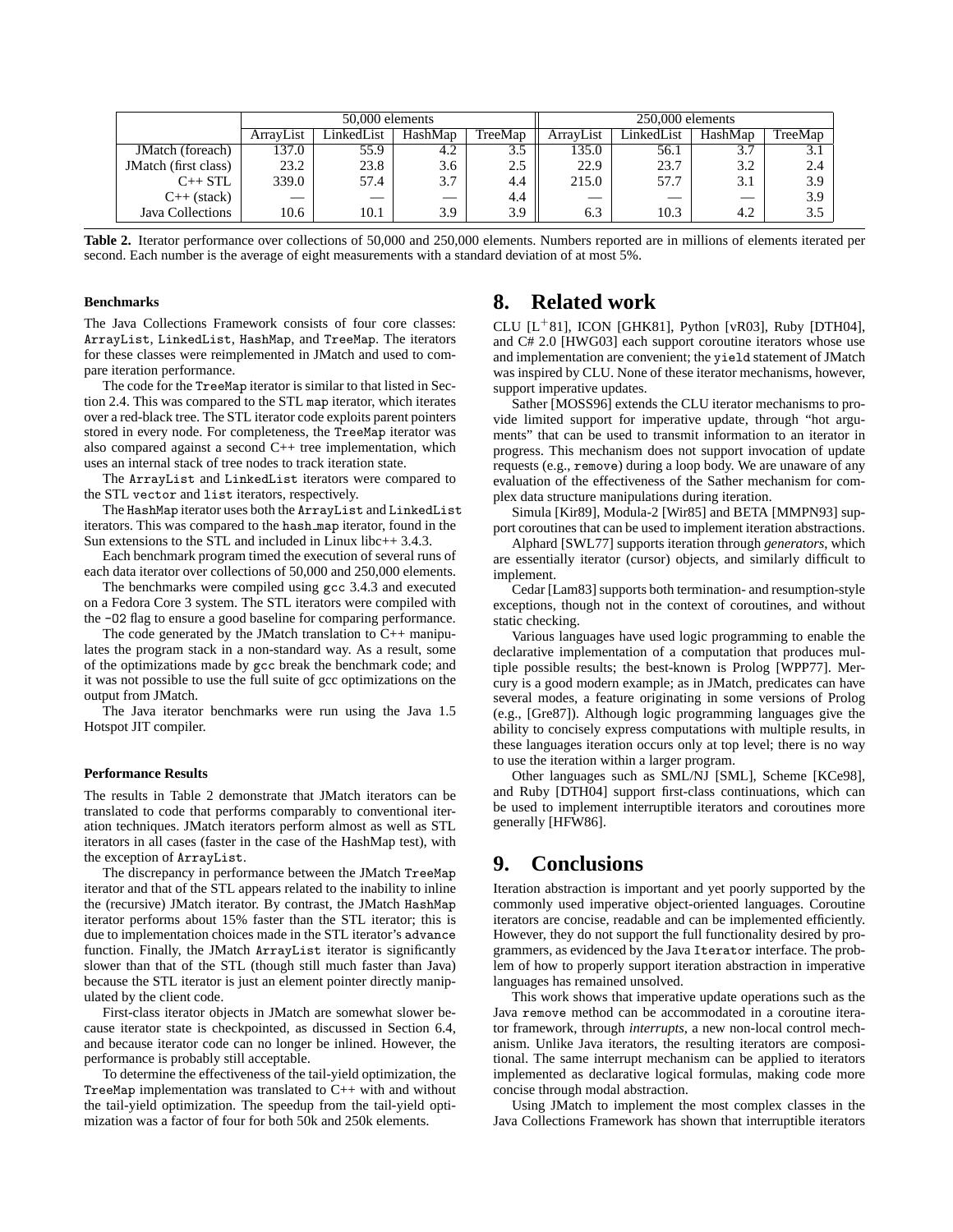lead to substantial improvements in code size and, arguably, clarity. Measurements show that interruptible iterators have performance comparable to other iterator techniques, because the implementation can exploit the LIFO allocation discipline of coroutine stacks.

The static and dynamic semantics of the current version of JMatch have been formalized; the static checking of interrupts is described in the appendix, and the evaluation of JMatch programs has been described formally as a translation to Java [LM02]. These results suggest that interruptible iterators offer a reasonable way to solve the problem of implementing iterator abstractions.

### **A. Interrupt and trap checking**

The following typing rules describe how interrupt checking is done in JMatch. The goal is to ensure that every raised interrupt or thrown trap exception is eventually handled, and that control is returned properly to the client through resume.

### **A.1 Notation**

There are two judgments, for expressions and statements:

- Expressions:  $\vdash_e \cdot : I, E$
- Statements:  $\vdash_s \cdot : I, E, U$

I is the set of interrupts handled. This can be  $\perp$  to indicate that there is no yield point in the given expression or statement (and hence no need to handle interrupts):

$$
\bot \cup S = \bot \cap S = S \setminus \bot = S
$$

 $E = \{(e_j, i_j)\}\$ is a conservative overapproximation of the set of exceptions thrown, each tagged with the interrupt that caused it. The interrupt tag  $i_j$  can be none if the exception is an ordinary one, or unk if the cause of the exception is as yet undetermined.  $U$  is the set of interrupts that have been raised in an enclosed lexical context, but not yet handled.

 $E|S = \{(e, i) : (e, i) \in E \text{ and } i \in S\}$  filters a tagged exception set  $E$  against a set  $S$  of interrupts.

 $E_{[\tau \mapsto \tau']} = \bigcup_{(e,\tau) \in E} \{(e,\tau')\} \cup \bigcup_{(e,i) \in E: i \neq \tau} \{(e,i)\}$  updates interrupt tags in E, remapping the tag  $\tau$  to  $\tau'$ .

Set subtraction is extended to include subtypes:

$$
E \setminus E' = \{ (\tau_1, \tau_2) \in E \mid \not\exists (\tau_1', \tau_2') \in E', \tau_1 \le \tau_1' \text{ and } \tau_2 \le \tau_2' \}
$$

$$
U \setminus U' = \{ \tau \in U \mid \not\exists \tau' \in U', \tau \le \tau' \}
$$

### **A.2 Method declarations**

To ensure that every raised interrupt or thrown trap exception is eventually handled, we verify that each iterative method mode adheres to the method signature's interrupt and trap exception declarations. In a method that declares  $\overline{\text{traps}}$   $\tau_i: \tau_i'$ , each iterative mode must satisfy:

- $\vdash_e e : \{\overrightarrow{\tau_i}\}, \{\overrightarrow{\tau_i}, \overrightarrow{\tau_i}\}$ , where the mode is implemented with the formula e; or else
- $\vdash_s s : {\overrightarrow{\tau_i}}$ ,  ${\overrightarrow{\tau_i}}$ ,  $\overrightarrow{\theta}$ ,  $\emptyset$ , where the mode is implemented with the statement s.

#### **A.3 Formulas**

 $\vdash_e$  false :  $\bot, \emptyset$ 

**Conjunction**:

$$
\frac{\vdash_e e_i : \bot, \emptyset \qquad \vdash_e e_j : I, E}{\vdash_e e_1 \& \& e_2 : \bot, \emptyset} \qquad \{i, j\} = \{1, 2\}
$$

 $\vdash_e e_1 : I_1, E_1 \qquad \vdash_e e_2 : I_2, E_2$  $\vdash_e e_1 \&\& e_2 : I_1 \cup I_2, E_1 \cup E_2$  $I_1 \neq \perp; I_2 \neq \perp; I_1, I_2$  disjoint

**Binary comparisons, assignments, and binary patterns**:

$$
\frac{\vdash_e e_1 : I_1, E_1 \qquad \vdash_e e_2 : I_2, E_2}{\vdash_e e_1 \text{ op } e_2 : I_1 \cup I_2, E_1 \cup E_2} \qquad I_1, I_2 \text{ disjoint}
$$

where: 
$$
op \in \{+, -, *, /, %, \&, |, \hat{ } , =, ==, ! =, <, < =, >=, >, as\}
$$

#### **Disjunction**:

$$
\frac{\vdash_e e_1 : I_1, E_1 \qquad \vdash_e e_2 : I_2, E_2}{\vdash_e e_1 \text{ op } e_2 : I_1 \cap I_2, (E_1 \cup E_2)|_{(I_1 \cap I_2) \cup \{\text{none}, \text{unk}\}}}
$$
 op  $\in \{||, \text{else}\}$ 

**Constructor invocation**:

$$
\frac{\vdash_e e_i : I_i, E_i}{\vdash_e \texttt{new}~ \tau(\overrightarrow{e_i}) : \bigcup_i I_i, (\bigcup_{\tau' \in E} (\tau', \texttt{unk})) \cup (\bigcup_i E_i)} \quad \begin{array}{c} \tau(\overrightarrow{\tau_{e_i}})~\texttt{throws}~E \\ I_i~\texttt{disjoint} \end{array}
$$

**Method invocation**:

$$
\vdash_e e_i : I_i, E_i
$$

$$
\vdash_e m(\overrightarrow{e_i}) : \{\overrightarrow{\tau_j}\} \cup (\bigcup_i I_i), \mathcal{E}
$$

where:

$$
\mathcal{E} = (\bigcup_{\tau \in E} (\tau, \text{unk})) \cup (\bigcup_{i} E_i) \cup (\bigcup_{j, \tau \in E_j} \{(\tau, \tau_j)\})
$$
  
iterative mode chosen for  $m$   
 $m$  throws  $E$  traps  $\tau_j : E_j$   
 $I_i$  and  $\{\overline{\tau}_j^2\}$  disjoint

**All other expressions**  $e: \qquad \vdash_e e : \emptyset, \emptyset$ 

### **A.4 Statements**

$$
\vdash_s \texttt{yield}: \emptyset, \emptyset, \emptyset \qquad \qquad \frac{\vdash_e e : \bot, E}{\vdash_s \texttt{raise } e : \bot, E, \{\tau_e\}} \\ \qquad \vdash_e e : \bot, E \\ \qquad \qquad \vdash_s \texttt{throw } e : \bot, E \cup \{(\tau_e, \texttt{unk})\}, \emptyset \\ \qquad \qquad \vdash_e e : I_e, E_e \qquad \vdash_s s : I_s, E_s, U_s \\ \qquad \qquad \vdash_s \texttt{forceach}(e) \ s : \\ \qquad I_e \cup I_s, E_s \cup (\bigcup_{(\tau, \tau') \in E_e, \tau' \in U_s \cup \{\texttt{unk}, \texttt{none}\}} \{\{\tau, \texttt{unk}\}\}), U_s \setminus I_e \\ \qquad \qquad \texttt{statement sequencing:}
$$

**Statement sequencing**:

$$
\frac{\vdash_s s_1 : I_1, E_1, U_1 \qquad \vdash_s s_2 : I_2, E_2, U_2}{\vdash_s s_1; s_2 : I_1 \cap I_2, (E_1 \cup E_2)|_{(I_1 \cap I_2) \cup \{\text{none}, \text{unk}\}}, U_1 \cup U_2}
$$

$$
\vdash_s s:\bot, E, U \quad \vdash_s s_i: I_i, E_i, U_i
$$
\n
$$
\vdash_s \text{try } \{s\} \overline{\text{catch } (\tau_i) \{s_i\}}: \bigcap I_i, \mathcal{E}, U \cup (\bigcup U_i)
$$

where:

**Try**:

$$
\mathcal{E} = E \setminus \{ \overrightarrow{(\tau_i, \text{unk})}, \overrightarrow{(\tau_i, \text{none})} \} \cup (\bigcup_i E_i) |_{(\bigcap_i I_i) \cup \{\text{none}, \text{unk}\}}
$$
  
 
$$
\vdash_s s : I, E, U
$$

$$
\frac{\vdash_s s_i : I_i, E_i, U_i \quad \vdash_s s_j : I_j, E_j, U_j \quad \vdash_s s_k : I_k, E_k, U_k}{\vdash_s \text{try} \{s\} \overline{\text{trap} \left(\tau_i\right) \{s_i\}} \overline{\text{catch} \left(\text{trap} \left(\tau_j\right) \{s_j\}}\right)}
$$

$$
\frac{\text{catch} \left(\tau_k\right) \{s_k\} : \mathcal{I}, \mathcal{E}, \mathcal{U}}{\text{catch} \left(\tau_k\right) \{s_k\} : \mathcal{I}, \mathcal{E}, \mathcal{U}}
$$

i

i

where:

$$
\mathcal{I} = (I \cup \{\overrightarrow{\tau_i}\}) \cap (\bigcap_i I_i) \cap (\bigcap_j I_j) \cap (\bigcap_k I_k)
$$

$$
\mathcal{E} = ((E \setminus \{ \overrightarrow{(\tau_j, \text{Object})}, \overrightarrow{(\tau_k, \text{unk})}, \overrightarrow{(\tau_k, \text{none})} \})
$$

 $\cup$   $(\bigcup_i E_i$ <sub>[unk $\mapsto \tau_i]$ </sub>)

- $\cup$   $(\bigcup_{(\tau,\mathsf{unk})\in E_j,(\tau_j,\tau')\in E}\{(\tau,\tau')\})$
- ∪  $(∪_{(τ,τ')∈E_j,τ'≠unk}{(τ,τ')}) ∪ (∪_k E_k))|_x$

$$
\mathcal{U} = U \cup (\bigcup_i U_i) \cup (\bigcup_j U_j) \cup (\bigcup_k U_k)
$$